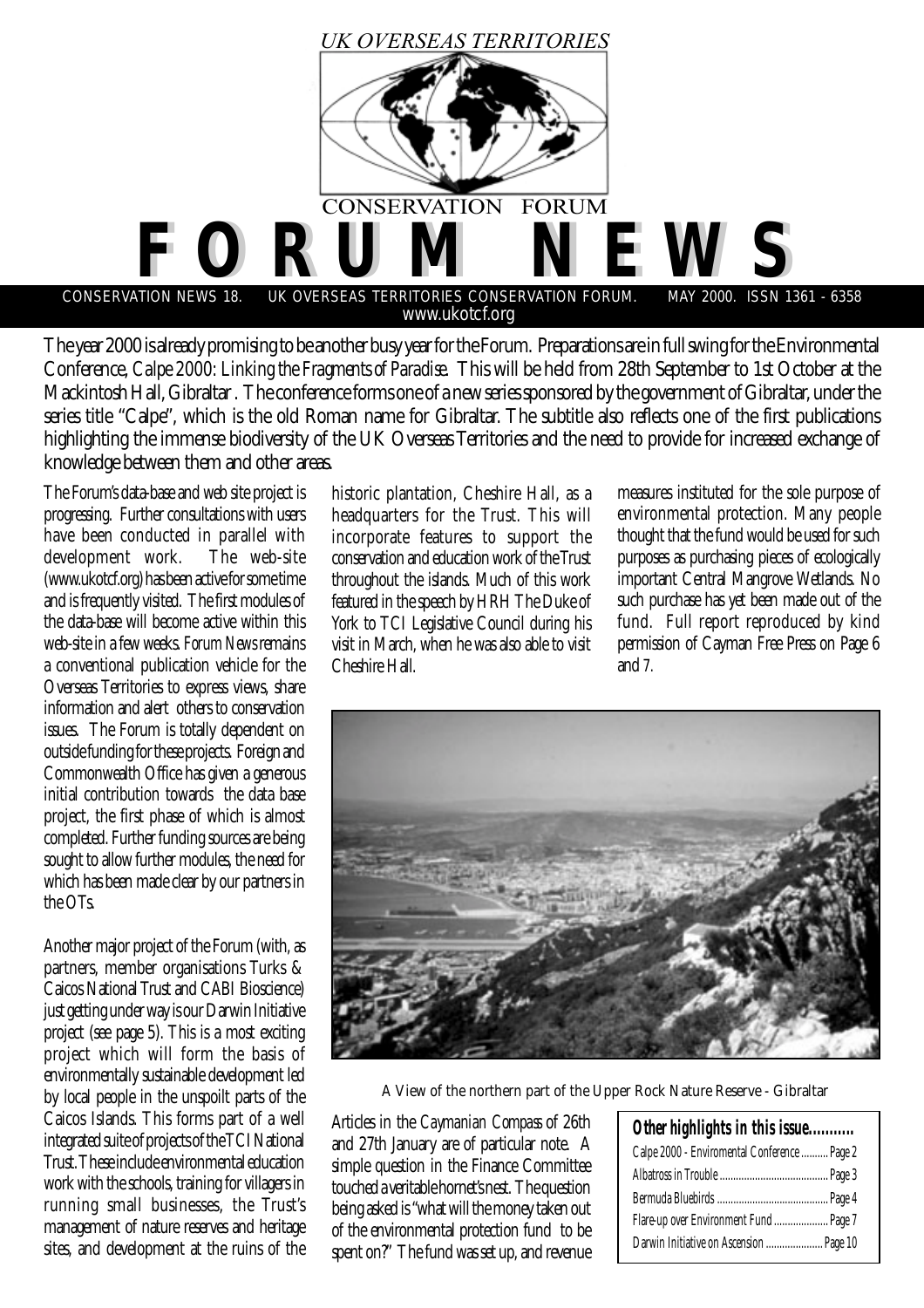## **CALPE 2000: LINKING THE FRAGMENTS OF PARADISE**

## **An international conference on environmental conservation in small territories**

## **28th September to 1st October 2000, John Mackintosh Hall, Gibraltar**

Sponsored by the Government of Gibraltar, organised by the Gibraltar Ornithological & Natural History Society, with the support of the UK Overseas Territories Conservation Forum

## **BACKGROUND**

This conference forms one of a new series sponsored by the Government of Gibraltar, under the series title "Calpe", which is the old Roman name for Gibraltar. This particular conference addresses the very topical issue of environmental conservation. Its title also reflects one of the first publications highlighting the immense biodiversity value of the UK Overseas Territories, and the need to provide for increased exchange of knowledge between them and other areas.

The conference is intended as a working meeting, to help Territories take forward tasks, particularly in a range of areas that have been identified as priorities by workers in the small territories:

- 1. Environmental awareness and education
- 2. Information networking<br>3. Tourism and funding for
- 3. Tourism and funding for the environment
- 4. Making protected areas effective
- 5. Biodiversity action planning

Emphasis will be placed on sharing knowledge and experience between workers from the various UK Overseas Territories, but also with other Overseas Territories, such as those of France, Spain and the Netherlands, as well as relevant small independent states.

### **PROVISIONAL OUTLINE PROGRAMME – as at March 2000**

Wednesday 27 September and Thursday 28 September: Arrival

## **Thursday 28 September**

Optional tour of Gibraltar and/or nearby parts of Spain, and principal wildlife sites

Evening (18.00): first chance to view display stands from the Territories

[plus opportunity for closed business AGM of Forum for member organisations]

20.00 Dinner

## **Friday 29 September**

OPENING SESSION 09.00 GONHS welcome and introduction to Minister – plenary

09.15

Minister opening – plenary

### 09.30

Conservation as viewed from a Gibraltar perspective – GONHS – Outlining purpose of conference and ways of working - plenary

### 10.00

ENVIRONMENTAL AWARENESS AND EDUCATION – plenary session of mainly 10-minute talks on a range of projects and experience in various **Territories** 

## 13.00 Lunch

14.00 INFORMATION NETWORKING – short presentations in plenary on the Forum's database/web project, introductions to aspects of information handling, and guidance on advice available during the conference and afterwards

15.20 Parallel workshops and help desks on several aspects of ENVIRONMENTAL AWARENESS AND EDUCATION and INFORMATION NETWORKING

17.30 Plenary for presentation by local schoolchildren, resulting from one of the workshops

18.00 Break

18.30 Annual open meeting of the UK Overseas Territories Conservation Forum, with short presentations on its work including its regional Working Groups, followed by reception, with display boards.

## 20.00 Dinner

## **Saturday 30 September**

**09.00 MAKING PROTECTED AREAS EFFECTIVE – short plenary presentations, not on selecting protected areas, but on making those areas meet their objectives ("using, not choosing")**

12.15 Introduction to field workshops

12.30 Lunch

13.30 Parallel workshops on managing a range of protected areas. It is hoped to offer a choice including options ranging between natural and cultural, terrestrial and marine. The workshops will incorporate work in the field.

18.00 Social event – loose plenary, centred on Territories' display and publication stands

[Also exploratory meeting on a Forum European Working Group.]

20.00 Conference Dinner

**Sunday 1 October**

**09.00 TOURISM AND FUNDING FOR THE ENVIRONMENT - plenary presentations on positive and negative experiences in securing funding from the tourism industryfor environmental conservation**

12.20 Plenary discussion on future prospects in this area

### 13.15 Lunch

14.15 BIODIVERSITY ACTION PLANNING – short plenary talks on: why we need plans; whose plans are they; what do they look like; how do we prevent them becoming an industry; and how to make them effective?

15.30 Plenary discussions on this topic

16.30 TAKING THINGS FORWARD

17.30 CLOSING OF CONFERENCE

- 18.00 Informal discussions
- 20.00: Dinner

## **Monday 2 October**

Disperse

## **FURTHER PARTICULARS**

Further information will be made available on the Forum's web-site. Those wishing to register a preliminary interest in the conference, or to make a booking, should contact: Patricia Johnston P.O. Box 416 109/4 Main Street Gibraltar Tel: + 350 50375 Fax: + 350 50376 mpjcon@gibraltar.gi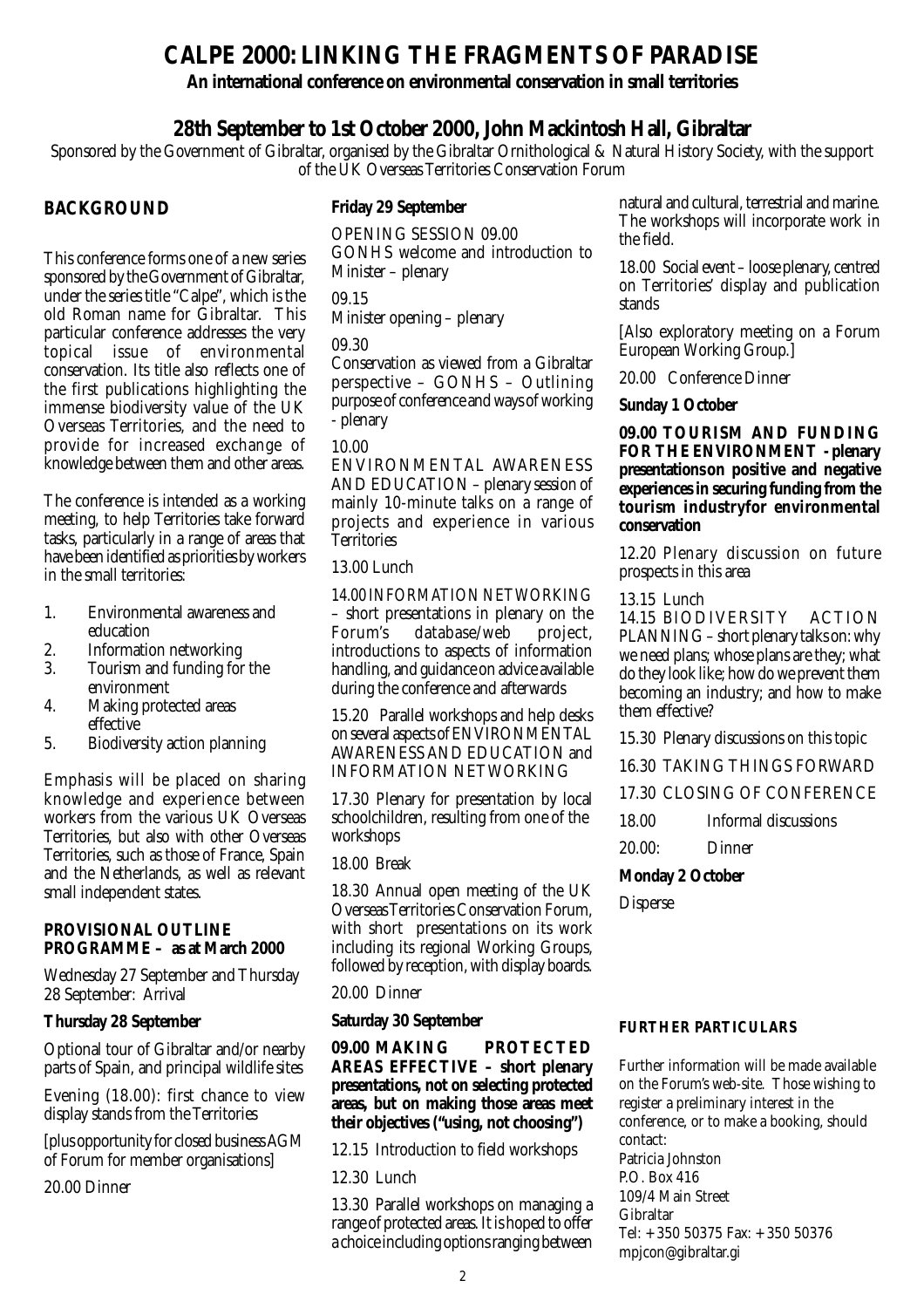## **Migratory Species Convention meeting in South Africa comes up with good news for South Atlantic seabirds at risk from longlining**

**By John Cooper**

In November 1999 the Sixth Conference of the Parties (6th COP) of the Bonn Convention for the Conservation on Migratory Species of Wild Animals was held in Somerset West, South Africa. BirdLife International attended as an International NGO Observer, with representatives from several national partners, including the Royal Society for the Protection of Birds and BirdLife South Africa

At the previous Conference of the Parties Southern Ocean albatrosses at risk from longline fishing had been added to Appendix II of the Convention, creating the opportunity for the development of a Regional Agreement between range states for their enhanced protection. During the course of 1998, a review commissioned by the Food and Agriculture Organization of the United Nations (Brothers et al. 1999) had shown quite clearly that, in addition to the albatrosses, the larger petrels of the genera *Macronectes* and *Procellaria*, totalling seven species, were also under serious threat from longliners in the Southern Ocean and adjoining seas. In the first half of 1999 the BirdLife International Seabird Conservation Programme wrote the necessary texts (Huyser et al. 1999) so that South Africa could nominate these seven species for inclusion in Appendix II of the Convention at its 6th COP.

Bonn Convention COPs by tradition include a scientific symposium on migration. I gave an invited lecture that emphasized how the migration patterns of southern albatrosses included the territorial waters and Exclusive Economic Zones of a number of countries, thus making them an excellent group of birds for international conservation efforts via a Bonn Convention Agreement. I was able to alert national delegates to the very serious conservation problems facing southern albatrosses and petrels, in time for the crucial discussions that followed.

Once the Conference of Parties started, all went relatively smoothly. First the Scientific Council and then the full COP unanimously approved the nominations, thus successfully adding the seven petrel species to Appendix II. BirdLife also offered strong support to an adopted resolution led by Australia (and importantly supported by France, South Africa, the United Kingdom and Uruguay, all range states for Southern Ocean albatrosses) that encouraged speedy action towards finalizing a Southern Ocean Albatross Agreement. Three breeding range states were not present: Argentina and Chile were not represented, and as yet New Zealand is not a party to the Convention.

Albatrosses and petrels now listed in Appendix II



Southern Giant Petrel *Macronectes giganteus* at nest South Georgia

breed at several United Kingdom Overseas Territories (UKOTs) in the South Atlantic. At the Tristan da Cunha and Gough Islands three albatross species, including the endemic Tristan Albatross *Diomedea dabbenena* and endemic Atlantic Yellow-nosed Albatross *Thalassarche chlororhychos*, the Southern Giant Petrel *Macronectes giganteus*, the endemic Spectacled Petrel *Procellaria conspicillata* and the Grey Petrel *P. cinerea* all breed, the Falkland Islands supports a huge population of Black-browed Albatross *T. melanophrys* as well as some Southern Giant Petrels, and South Georgia has four albatross species, two giant petrels and the White-chinned Petrel *P. aequinoctialis* as breeding species. Most of these species have been accorded a IUCN (World Conservation Union) category of threat by BirdLife International.

It is hoped that the seven petrel species will be included within a Regional Agreement along with the albatrosses. In this way all the Southern Ocean seabird species most affected by longlining will be included in an Agreement. South Atlantic UKOTs, and NGOs such as Falklands Conservation, will need to be involved in the deliberations and meetings which will now take place, so that their albatrosses and petrels may receive the maximum protection needed for their continued well-being.

#### References

Brothers, N.P., Cooper, J. & Lokkeborg, S. 1999. The incidental catch of seabirds by longline fisheries: worldwide review and technical guidelines for mitigation. FAO Fisheries Circular No. 937. 100 pp.

Huyser, O.A.W., Nel, D.C. & Cooper, J. 1999. Proposals from the Republic of South Africa for amendments to Appendix II of the Convention on the Conservation of Migratory Species of Wild Animals

(the Bonn Convention). ADU Research Report No. 34. 41 pp.

John Cooper, Coordinator, BirdLife International Conservation jcooper@bnotzoo.uct.ac.za

# **ALBATROSS IN TROUBLE**

The world's albatross population is facing dramatic declines. New research in the last month by Falklands Conservation has shown a 30% fall in population over the last 20 years. Numbers on Beauchene Island have dropped from 160,000 pairs in 1981-82 to just 101,000 this breeding season.

An appeal is now being launched to fund indepth research to identify the reasons for the decline and an Island-wide strategy to reverse it.

It coincides with an international campaign to save global albatross populations entitled *Keeping the World Seabirds off the Hook*, launched by Birdlife International, the leading global conservation body working in over 100 countries, of which Falklands Conservation is an International Representative.

"This is the most staggering decline" says Becky Ingham, Conservation Officer for Falklands Conservation. "We are deeply concerned and are urgently seeking funding to study our albatross populations more fully. We need to understand what is going on in the South Atlantic where the albatross are concentrated and why this decline is happening".

The Black-browed Albatross, with a wingspan of over two metres is the Falklands largest and most beautiful seabird, attracting tourists from all over the world to the Islands. It is also one of the most important species breeding in the Islands which hold threequarters of its entire global breeding population.

For more information contact Ann Brown, UK Secretary, Falklands Conservation 020 8343 0831

www.falklands-nature.demon.co.uk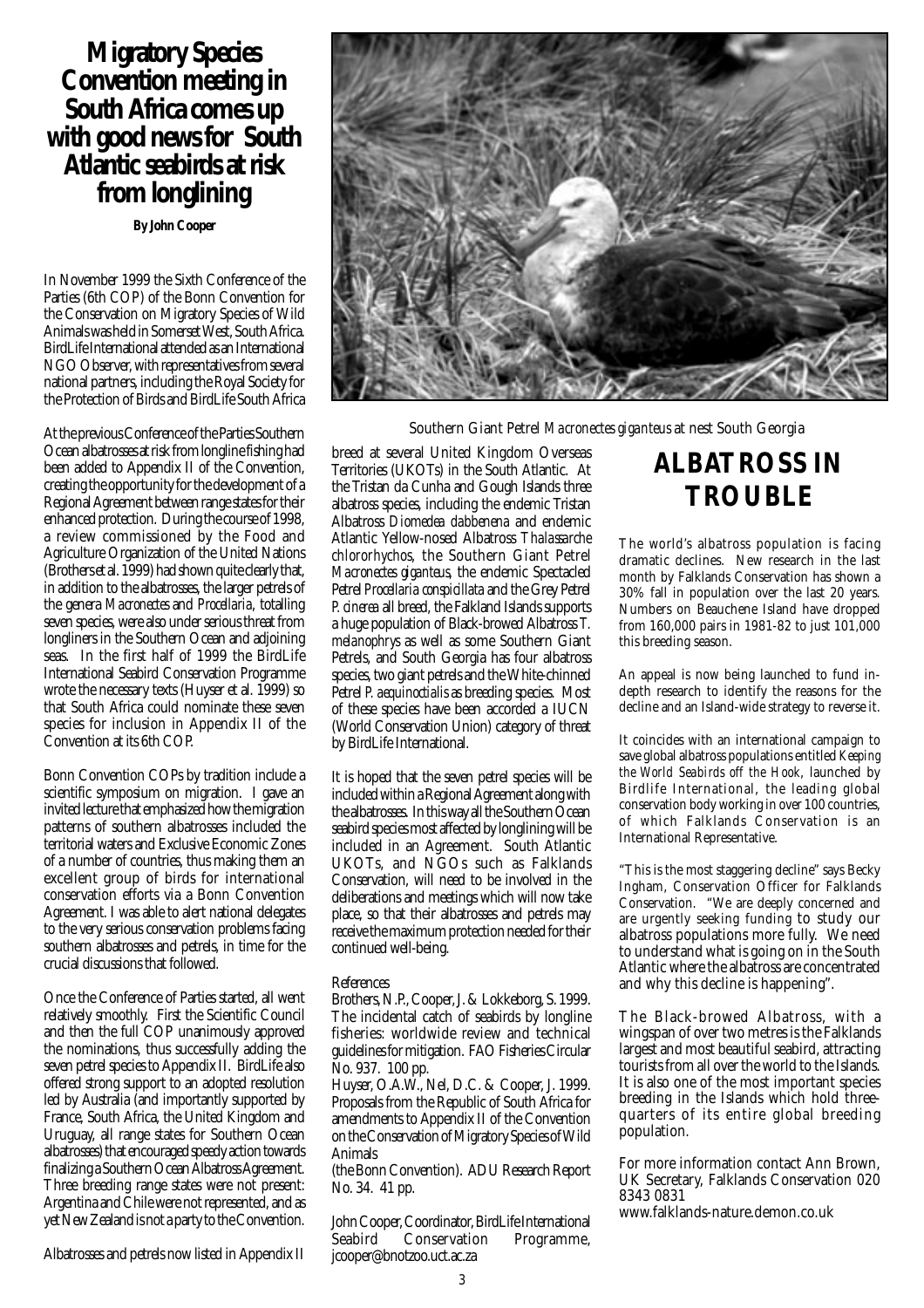# **BERMUDA BLUEBIRDS**

The Eastern Bluebird *Sialia sialia* is a native species to Bermuda - the only location outside North America where this species breeds. Before man first settled in 1609, forest growth dominated the landscape. Bluebirds fed on coastal grasslands, nesting in old cedars and cliff cavities. There was an absence of nonavian predators. In the last 50 years, the pressures put on the bluebirds to find suitable nest-sites have been immense:

- House sparrow *Passer domesticus* introduced in 1870-74 increased rapidly and began to displace bluebirds from natural cliffs and tree cavities.
- In the late 1940s and 1950s, a scale insect caused the elimination of over 90% of the cedar trees in Bermuda.
- European Staring *Sternus vulgaris* colonised in the 1950s and increased competition for nesting cavity species.
- House Sparrows use bluebird nestboxes and are responsible for the slaughter of numerous bluebird chicks.
- The Great Kiskadee *Pitangus sulphuratus* was introduced in 1956 (to control the anolis lizard population) but proved to have a wide-ranging food preferences including taking young bluebirds from their nests.
- Pesticides such as DDT were widely used in Bermuda in the 1950s and 60s especially on golf courses and gardens. Being an insectivorous species, one can only assume the bluebird must have suffered a decline.
- There has been a dramatic increase in the number of feral cats, especially since the introduction of cat feeding stations in the 1990s.
- The tropical fowl mite *Ornithonysus bursa* has caused a significant number of deaths in bluebird nestlings.
- Bermuda's human population has increased three-fold since 1900 to about 60,000. The resulting urbanisation means there are far fewer open spaces.
- Vandalism by mindless individuals has resulted in broken nestboxes and dead bluebirds.

However, great efforts have been made to halt the decline in bluebird numbers:

- A nest box scheme has been in place for many years. The campaign was initiated by the Bermuda Audubon Society in the 1950s
- Workshops and publicity campaigns are regularly mounted.
- Efforts have been made to educate the public to the plight of the bluebird and the part that individuals can play.
- Hundreds of bluebird nestboxes have been erected around Bermuda. The boxes keep out starlings but must be monitored constantly to keep out sparrows.
- Bluebird boxes have been erected in 'trails' on most of the golf courses.

• A small number of sparrow traps have been used to remove sparrows from bluebird nest-sites.

The current population of bluebirds in Bermuda is estimated to be about 500 individuals. The bluebird is now totally dependent on artificial nestboxes for breeding success and its survival in Bermuda can only be guaranteed with human help.

## References:

Bermuda Audubon Society Newsletters. Vol.9 No.2 (Summer 98), Vol.10 No.1 (Spring 99), Vol.10 No.3 (Fall 99) DeSilva, S. (1992) Bermuda Dept. of Agriculture and Fisheries – Monthly Bulletin Vol.63 No.11

Swann, W (1982) Bermuda Dept. of Agriculture and Fisheries – Monthly Bulletin Vol.53 No.7

Wingate, D.B. (1968) Bermuda Dept. of Agriculture and Fisheries – Monthly Bulletin Vol.38 No.3

## **Andrew Dobson Vice-President Bermuda Audubon Society**

## **CITES and the Overseas Territories**

A useful meeting was held in November, between FCO, several NGO's and the CITES Secretariat. The meeting was intended to address problems identified by the CITES Secretariat draft report on the OTs, and the "Conched Out" report produced by WWF-UK. Several promising solutions were suggested. For example, a legal consultant could work with OT governments to extend or upgrade CITES legislation. Implementation issues could also be addressed and TRAFFIC International is producing a proposal on how implementation in the Caribbean OTs could be improved in the short term. An Action Plan is also being prepared as is a proposal from DETR for a "simplified licensing" scheme. Further details will be released when they become available.



H.R.H. Prince Edward visiting a bluebird nestbox workshop. School students from Warwick Academy made boxes as part of their programme with the Duke of Edinburgh Award Scheme.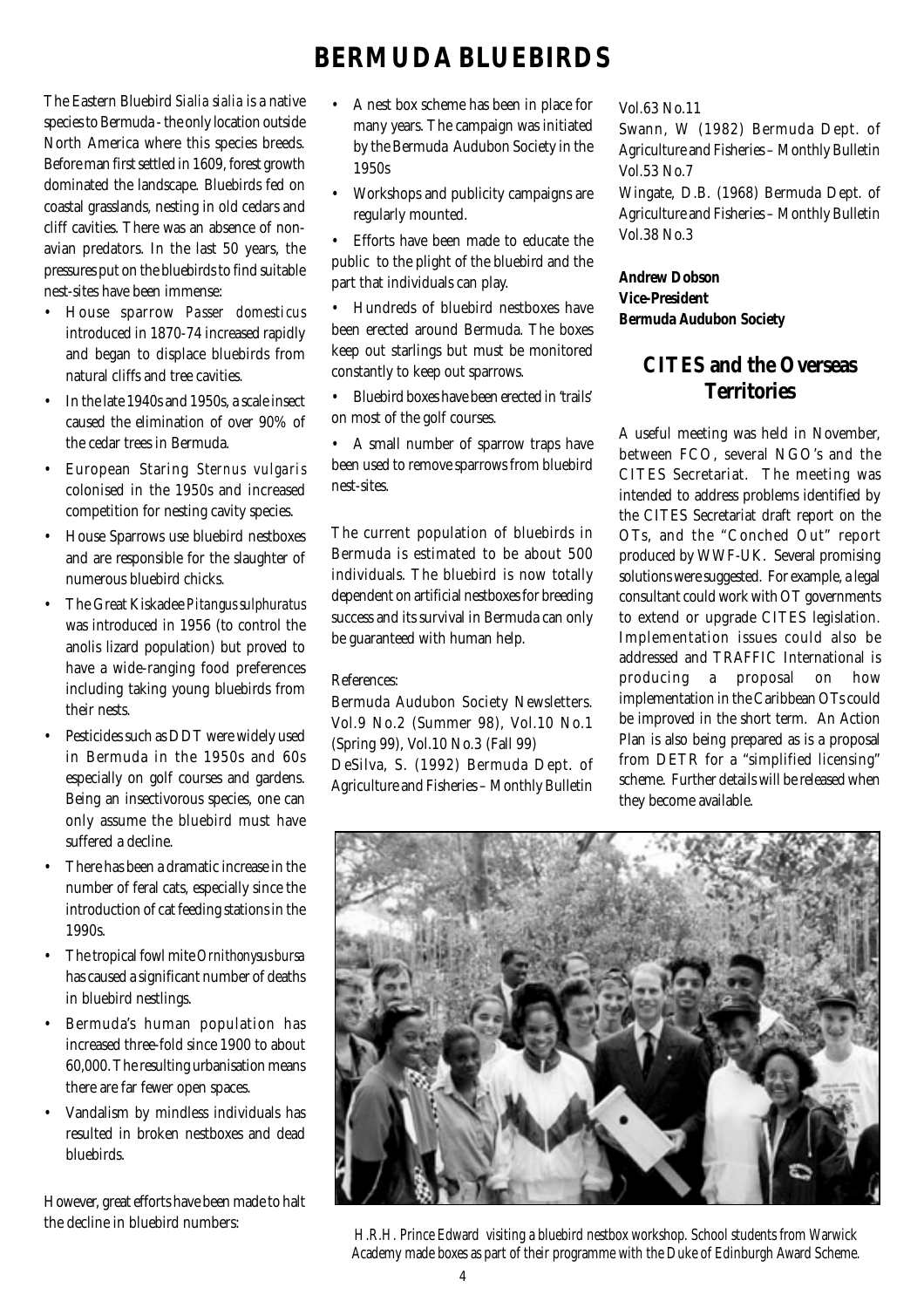# **ENDEMIC IGUANAS RELEASED ON GRAND CAYMAN**

The Chairman of the Forum's Wider Caribbean Working Group and former Governor of the Cayman Islands, Michael Gore, released the first young captive-bred Grand Cayman blue iguana in a ceremony at the Queen Elizabeth II Botanic Park when he visited the Island in December. A total of ten two-year old iguanas were released bringing the total wild population to about 150. The ten were bred by the Cayman Islands National Trust and cared for and fed daily by a team of Trust volunteers.



The release of the young iguanas was a historic moment for the Trust as it was a the first release of captive-bred iguanas and was the culmination of ten years work to save this highly-endangered species from extinction. The ten will join several wild iguanas already in the Park, which is not close-fenced so that they are free to move into the surrounding savannah. All those released have been implanted with electronic chips so that they can be identified in future.

Future releases are planned in future years to build up the population.

A young captive bred blue iguana sees her first taste of freedom, watched by sponsors and National Trust supporters

# **Conserving Biodiversity in the Turks and Caicos Islands**

The last Forum News reported four Darwin Initiative awards for work in the Overseas Territories. One focuses on the Turks & Caicos Islands (TCI), which contain a substantial Ramsar site (North, Middle and East Caicos), and support a fascinating but poorly documented biodiversity. The Darwin project will develop a biodiversity management plan and facilitate sustainable, low-impact tourist activities on Middle Caicos. Visiting scientists will collect baseline data for plants, birds, mammals, herpetiles and insects, whilst training a local team in identification and monitoring techniques. Project outputs will feed into the local planning process<br>and environmental education and environmental programmes.

In November 1999, Mike Pienkowski and Sara Cross (UKOTCF), Oliver Cheesman (CABI), Ethlyn Gibbs-Williams (Turks & Caicos National Trust), and Fred Burton (National Trust for the Cayman Islands) visited local

stakeholders to nurture the strong support which already exists for the project in TCI. Constructive meetings were held with the Governor, Chief Minister, and other senior Government representatives, and a lively workshop was

held with Middle Caicos residents. At the time of writing (February) recruitment is in progress for a Darwin Project Officer, to enhance the capacity of TC National Trust and to co-ordinate the project locally.



Middle Caicos residents participate fully in a workshop on the Darwin Project, facilitated by Elthyn Gibbs Williams, Executive Director of the TCI National Trust (right).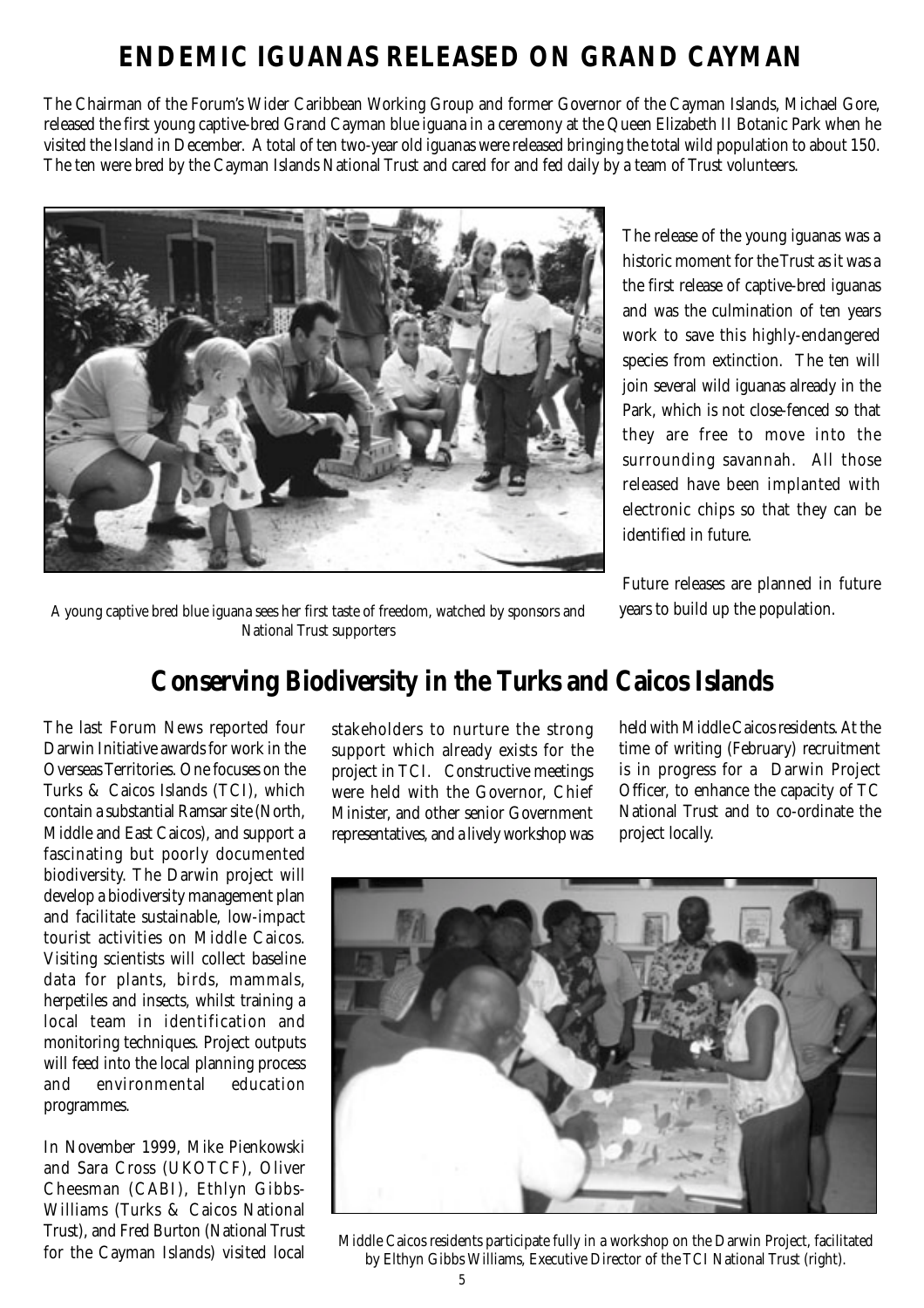# **FLARE-UP OVER CAYMAN ISL**

## **FUNDS FOR THE ENVIRONMENT**

*Reproduced from the Caymanian Compass of 26th January 2000, by kind permission of Cayman Free Press.*

A simple, innocent question in Monday's Finance Committee meeting touched a veritable hornet's nest. It was a question that had to be asked: the North Side MLA wanted to know what the money taken out of the Environmental Protection Fund was to be spent on. There should have been a simple answer to the question but there was not.

Actually, the question should not have been necessary - the information should have been contained in the estimates but it was not.

That the information was not readily available, and that the MLA's simple question did not find an immediate answer is unfortunate. In this way, government members laid themselves open to the accusation that the \$4 million was to be moved from the fund to general revenue merely to balance the budget, rather than being used to protect the environment.

The fund was set up, and revenue measures instituted, for the sole purpose of environmental protection. The monies in the fund are collected and set aside to ensure that they would not be used for any other purpose.

Many people thought the fund would be used for purposes such as purchasing pieces of ecologically important Central Mangrove Wetlands but no such purchase has yet been made out of the fund.

There may be other legitimate projects for which the fund may provide but they must be within the purview of the fund's specific purpose.

It is a vital purpose in the face of continued rapid development with the ensuing destruction of natural habitats. Cayman's livelihood and our native way of life depends on the continued health of the environment.

The Environmental Protection Fund was established to guarantee that some efforts would be made to preserve the environment.

It is the duty of the members of Finance Committee to make sure that no misappropriation takes place.

## **MONEY FOR THE ENVIRONMENT**

*Reproduced from the Caymanian Compass 27 January, 2000 by kind permission of Cayman Free Press*

The 1997 motion setting up the environment Protection Fund does not define environmental protection, but there are many who will see it as an abuse if the money in the fund is used for such things as garbage collection.

Tempers rose in finance Committee yesterday when members did not receive a list of environmental projects to be financed from the budgeted figure to be taken out of the fund. Instead the committee heard a government proposal that \$5.9 million from the fund was to be transferred to general revenue to be used mostly to cover recurrent expenditure of the



Dredged "borrow pit" in North Sound Grand Cayman. Dredging marl from the shallow water marine environment in North Sound, to provide fill to destroy mangrove wetland for real estate development, has generated huge fine sediment loads which are also stressing coral reefs

Environmental Health Department and of the Department of Environment. These departments have hitherto been financed out of general revenue.

Two studies are to be paid for out of the fund, one relating to marl mining and one to liquid petroleum gas. These could perhaps fall legitimately within the ambit of the fund, but the recurrent expenditures of the two departments should rightly be covered by recurrent expenditure.

The studies are expected to consume a fraction of the funds transferred, the bulk of the funds, \$5.3 million, is to be used for the running of the two departments.

Since the text of the motion to set up the fund does not define environment government deems it appropriate to use the monies for the departments that have environment in their name.

This looks like a clumsy attempt at a sleight of hand performance.

The Environment Protection fund consists of

the proceeds of a special levy on airline tickets which the general public accepted quietly because, one ventures to assume, of its perceived purpose.

Government may find that many members of the public will think the way the backbenchers apparently do, that the fund was to provide additional funds earmarked to be utilised for protection of the natural environment, perhaps for the purchase of Central Mangrove Wetlands or similar purposes. It is apparent that government is under sever strain in their effort to balance the budget. Instead of attempting to achieve that balance by subterfuge, they could have stated the problem clearly and drawn on the combined good will of the Finance Committee, the civil service and the population at large, in a search for a solution. This might have garnered wide support. An attempt to minimise the difficulties and to quietly divert funds from their true purpose will tend to reap the public's ire when a joint effort is needed to bring government finances



Cruise liners and the pressure for built develo**pndent, both f**or the leisure and offshore banking industries place heavy presssures on Cayman's natural resources. George Town